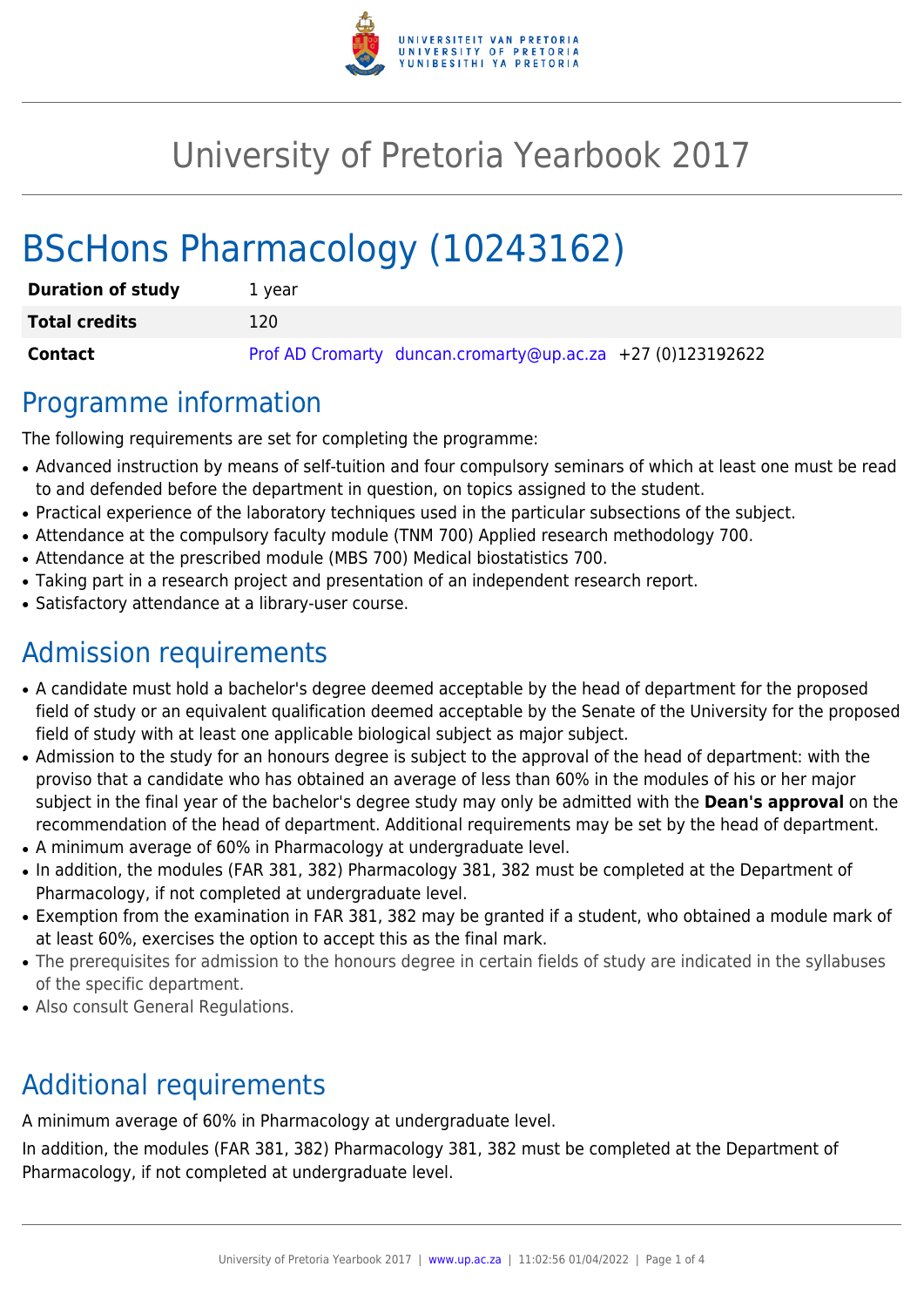

Exemption from the examination in FAR 381, 382 may be granted if a student, who obtained a module mark of at least 60%, exercises the option to accept this as the final mark.

The prerequisites for admission to the honours degree in certain fields of study are indicated in the syllabuses of the specific department.

Also consult General Regulations.

### Examinations and pass requirements

- i. The examination at the end of the programme will consist of two written papers of three hours each as well as an oral examination of 30 minutes.
- ii. For the field of specialisation Medical Physics, one examination of three hours is required in each of the theoretical modules. The mark awarded to the practical work will also be taken into account when the final mark is calculated.
- iii. The maximum period for completion of the honours degree, is two years in the case of full-time students and three years in the case of part-time students. In exceptional circumstances, a student may apply, in writing, to the head of department for an extension of the period of study.
- iv. To comply with the pass requirements for the degree, a student must obtain a final mark of at least 50% in each division as indicated, as well as a pass mark of at least 50% for the essay/work assignment (if applicable). The stipulations regarding pass requirements for dissertations in the General Regulations apply mutatis mutandis to essays.

### Pass with distinction

The degree is conferred with distinction on a student who has obtained an average of at least 75% in the examination (written, oral, practical, etc).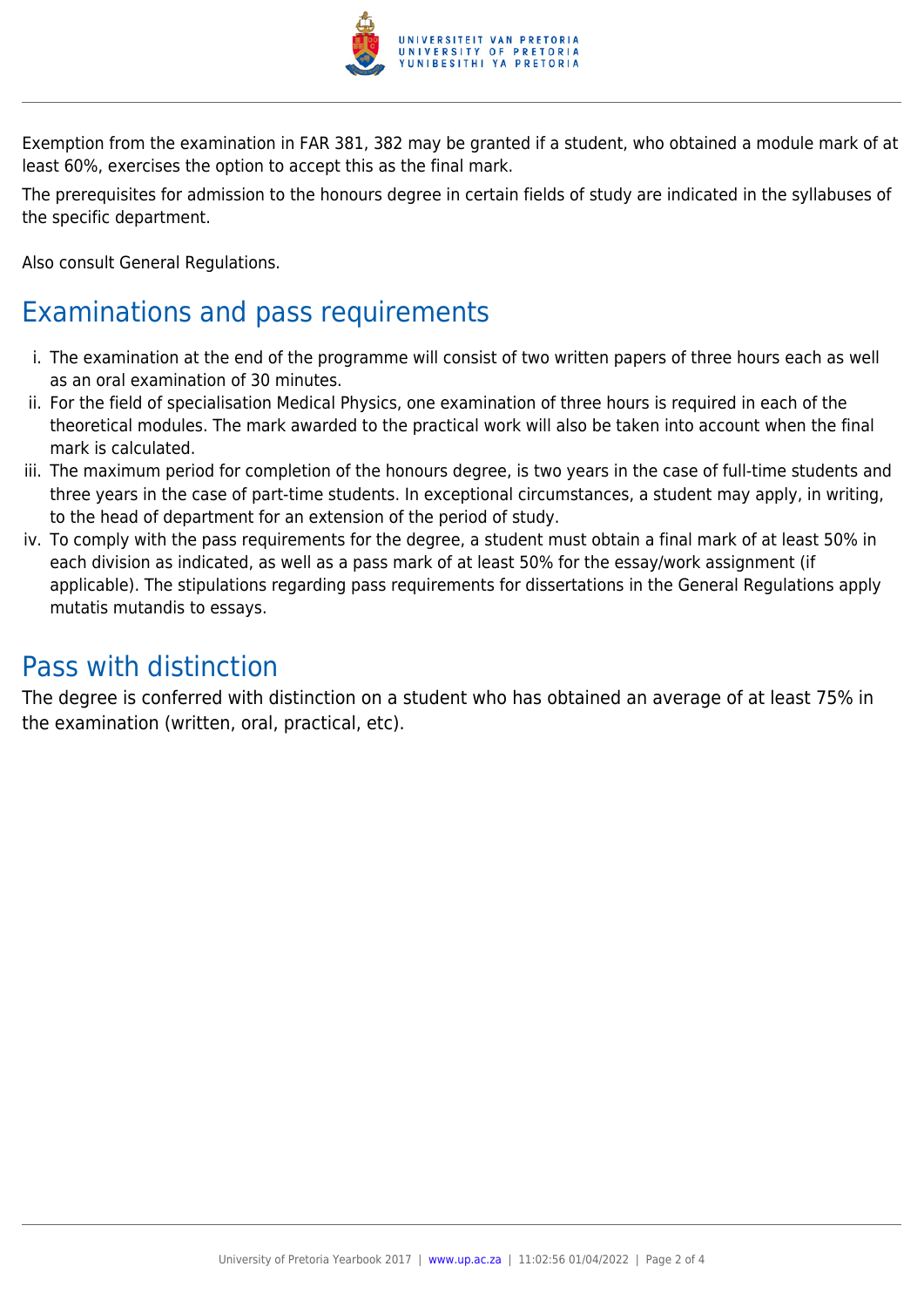

### Curriculum: Final year

**Minimum credits: 120**

### **Core modules**

#### **Pharmacology 705 (FAR 705)**

| <b>Module credits</b>         | 100.00                                      |
|-------------------------------|---------------------------------------------|
| <b>Prerequisites</b>          | No prerequisites.                           |
| <b>Contact time</b>           | Sixteen times per week, 6 lectures per week |
| <b>Language of tuition</b>    | Module is presented in English              |
| <b>Academic organisation</b>  | Pharmacology                                |
| <b>Period of presentation</b> | Year                                        |

#### **Module content**

Covers the following topics: Immunology, pain and inflammation, pharmacokinetics, wound healing, proteomics, isotopes in medicine, pharmacogenetics, law, pharmaceutics, traditional medicines, plant-based medicines, lifestyle disorders, drug/drug interactions, drug adverse effects, malaria, cancer and malignancies and psycho/neuropharmacology, Good Clinical Practice (GCP), Good Laboratory Practice (GLP), Therapeutic Drug Monitoring (TDM), Overview of dispensing medicine. Practicals are as per study guide.

This module includes 30 research credits.

#### **Applied research methodology 700 (TNM 700)**

| <b>Module credits</b>         | 0.00                           |
|-------------------------------|--------------------------------|
| Language of tuition           | Module is presented in English |
| <b>Academic organisation</b>  | <b>School of Medicine</b>      |
| <b>Period of presentation</b> | Year                           |
|                               |                                |

#### **Module content**

\*Attendance module only.

#### **Medical biostatics 700 (MBS 700)**

| <b>Module credits</b>         | 20.00                          |
|-------------------------------|--------------------------------|
| <b>Contact time</b>           | 1 lecture per week             |
| Language of tuition           | Module is presented in English |
| <b>Academic organisation</b>  | <b>Statistics</b>              |
| <b>Period of presentation</b> | Semester 1                     |

### **Elective modules**

#### **Pharmacology 381 (FAR 381)**